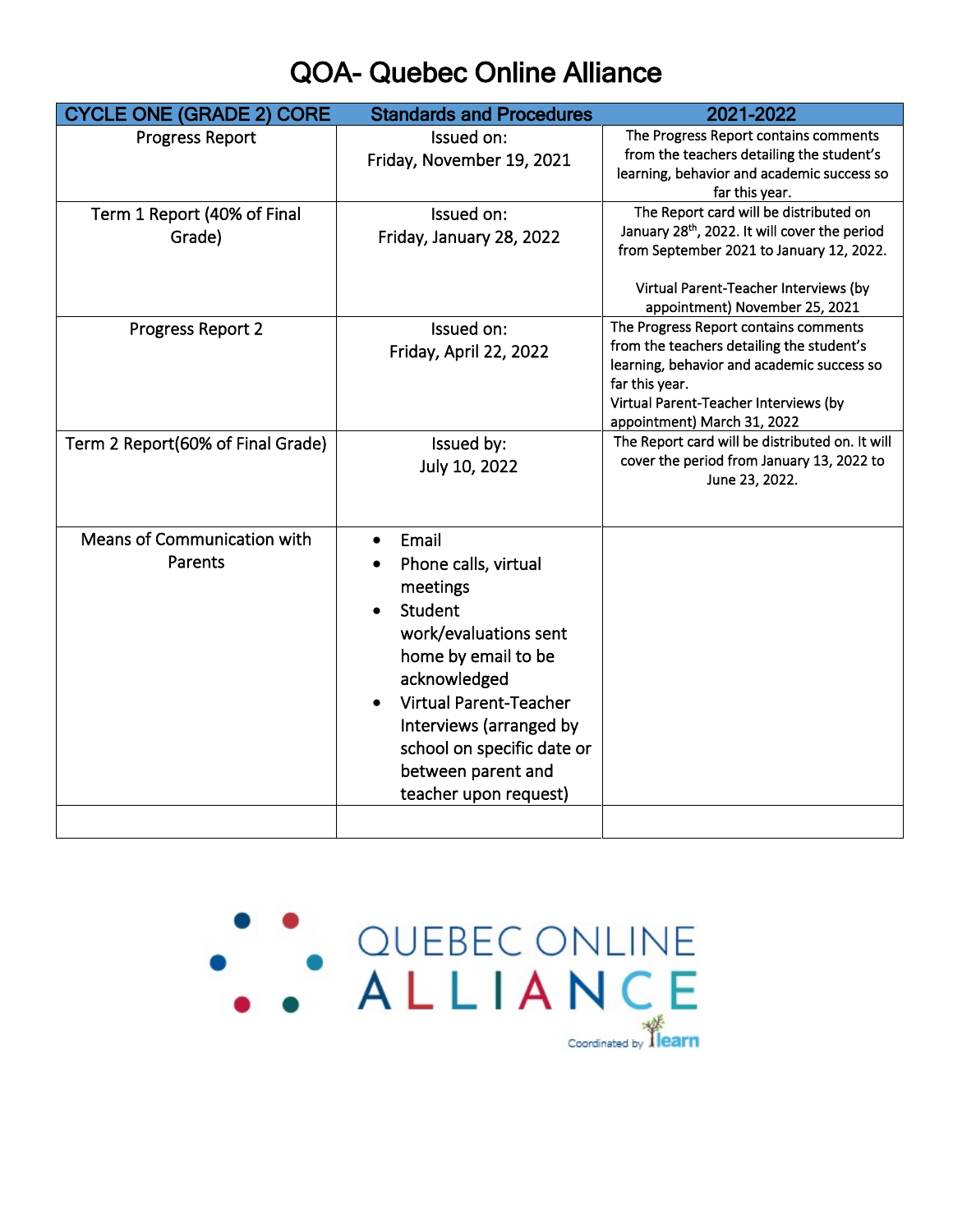## **CYCLE 1 GRADE 2 CORE**

| <b>English Language Arts</b>                            |                                                                                             |              |             |                                                                                                                                                                |
|---------------------------------------------------------|---------------------------------------------------------------------------------------------|--------------|-------------|----------------------------------------------------------------------------------------------------------------------------------------------------------------|
| <b>Competencies</b>                                     | $%$ of<br><b>Term</b><br><b>Mark</b>                                                        | Term 1       | Term 2      | <b>Assessment Tools</b>                                                                                                                                        |
| Uses language to communicate and to learn               | 33%                                                                                         | X            | X           |                                                                                                                                                                |
| Reads and Listens to spoken, written and media<br>texts | 33%                                                                                         | X            | $\mathbf x$ | Short story, writing activities, observations, assignments, reading<br>comprehension activities, multidisciplinary tasks, online tools,<br>spelling activities |
| Produces written and media texts                        | 34%                                                                                         | $\mathbf{x}$ | X           |                                                                                                                                                                |
| <b>Evaluation Procedures in virtual setting:</b>        |                                                                                             |              |             |                                                                                                                                                                |
| Uses language to communicate and to learn               | Small group discussions, authentic conversations (between students, with<br>teacher, etc.)  |              |             |                                                                                                                                                                |
| Reads and Listens to spoken, written and<br>media texts | Reading response (written or oral), open ended comprehension<br>questions, passage analysis |              |             |                                                                                                                                                                |
| Produces written and media texts                        | Evolution of written work through multiple drafts, development of writing                   |              |             |                                                                                                                                                                |

traits (ideas, organization, word choice, sentence fluency, conventions),

incorporation of feedback through conferencing

| <b>Mathematics</b>                               |                                                                                                     |   |               |                                                                  |
|--------------------------------------------------|-----------------------------------------------------------------------------------------------------|---|---------------|------------------------------------------------------------------|
| <b>Competencies</b>                              | % of<br><b>Term</b><br><b>Mark</b>                                                                  |   | Term 1 Term 2 | <b>Assessment Tools</b>                                          |
| Solves a situational problem                     | 20%                                                                                                 | X | X             | Situational problems, application questions, workbook, projects, |
| Uses mathematical reasoning                      | 80%                                                                                                 | X | X             | discussions, multidisciplinary tasks, online tools               |
| <b>Evaluation Procedures in virtual setting:</b> |                                                                                                     |   |               |                                                                  |
| Solves a situational problem                     | Verbal explanations of procedures, sharing methodologies through drawings,<br>writing or discussion |   |               |                                                                  |
| Uses mathematical reasoning                      | Problem solving, in "class" tests, discussions                                                      |   |               |                                                                  |